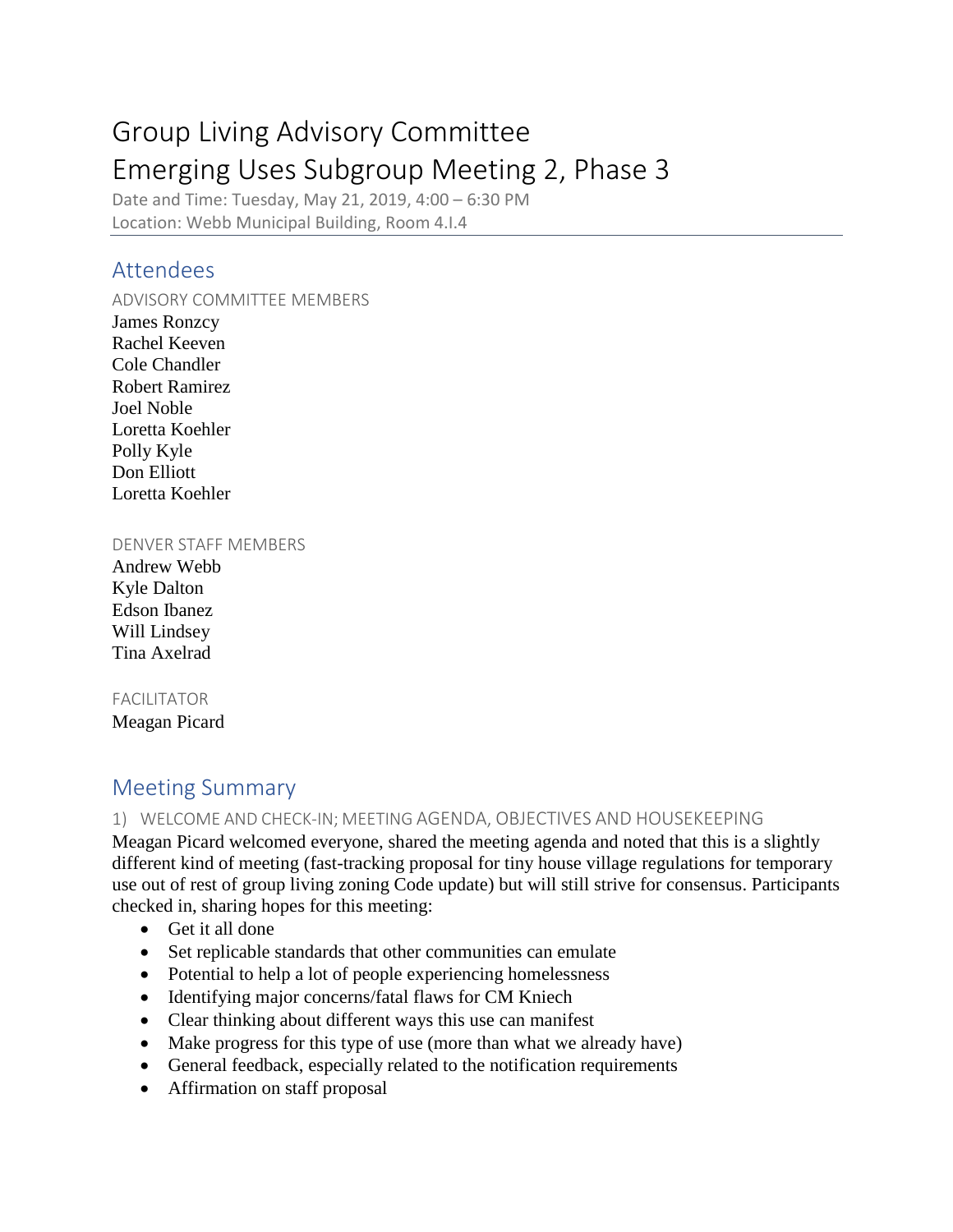- Understanding the "edges" understanding which situations are and are not included
- Where will THV be allowed? How will this impact communities?

### 2) MEETING GOAL AND PROJECT UPDATES

Goal: Gather feedback – preferably consensus – on refined proposal for DZC regulations on Temporary Detached SRO Communities (TDSROC), previously referred to as tiny house/home villages.

Polly shared that this proposal is being fast-tracked in order to address the urgent need to provide shelter/housing options for people experiencing homelessness. She noted that feedback from this meeting and other community members in attendance at June 5 public meeting will be incorporated into the proposal.

Andrew explained that fast-tracking this item requires a break in the committee process and shared the updated schedule.

- 3) REVIEW OF COMMITTEE'S INITIAL INPUT FROM MARCH MEETING AND HOW INTEGRATED INTO THE PROPOSAL
	- No vehicle or bicycle parking requirement included in proposal, though need for bicycle parking has come up in internal discussion. Committee members indicated that it shouldn't be required but should be encouraged and may be possible as a shared public benefit.
	- Minimum storage not required in unit, but outdoor storage will be regulated to minimize impacts (i.e. no storage in setback or separation areas. No committee concerns expressed.
	- Common use structure (if more than storage or bathrooms) would be required to have an entry feature if within 20 feet of the primary street. A committee member indicated that it would be desirable to have street-facing entry feature, especially in areas that are single and two unit where there might be concerns about being "good" neighbors.
	- Temporary is up to maximum of four years. This is based on:
		- o Up to 360 days the structures can be truly temporary (no connections to utilities, no foundations, etc.)
		- $\circ$  More than 360 days requires review by Building & Fire to allow for additional tenancy along with connection to utilities.
		- o Initial permit for two years and can be renewed for another two.

This issue was explored for what is and is not included:

- o Could individual residents have a single TDSROC on their property? Could a single TDSROC be used as a shed on private property? It would have to be on foundations and permitted as an accessory structure as defined by the DZC.
- Public outreach/input: typical ZPIN process which comes up more frequently for more traditional uses didn't seem appropriate for an entirely new use which will require some trial and error.

A question was also raised about how large the use will be. This has not been defined yet. It was noted that it will be important to know if there are any limits on size of the use for both temporary and permanent uses.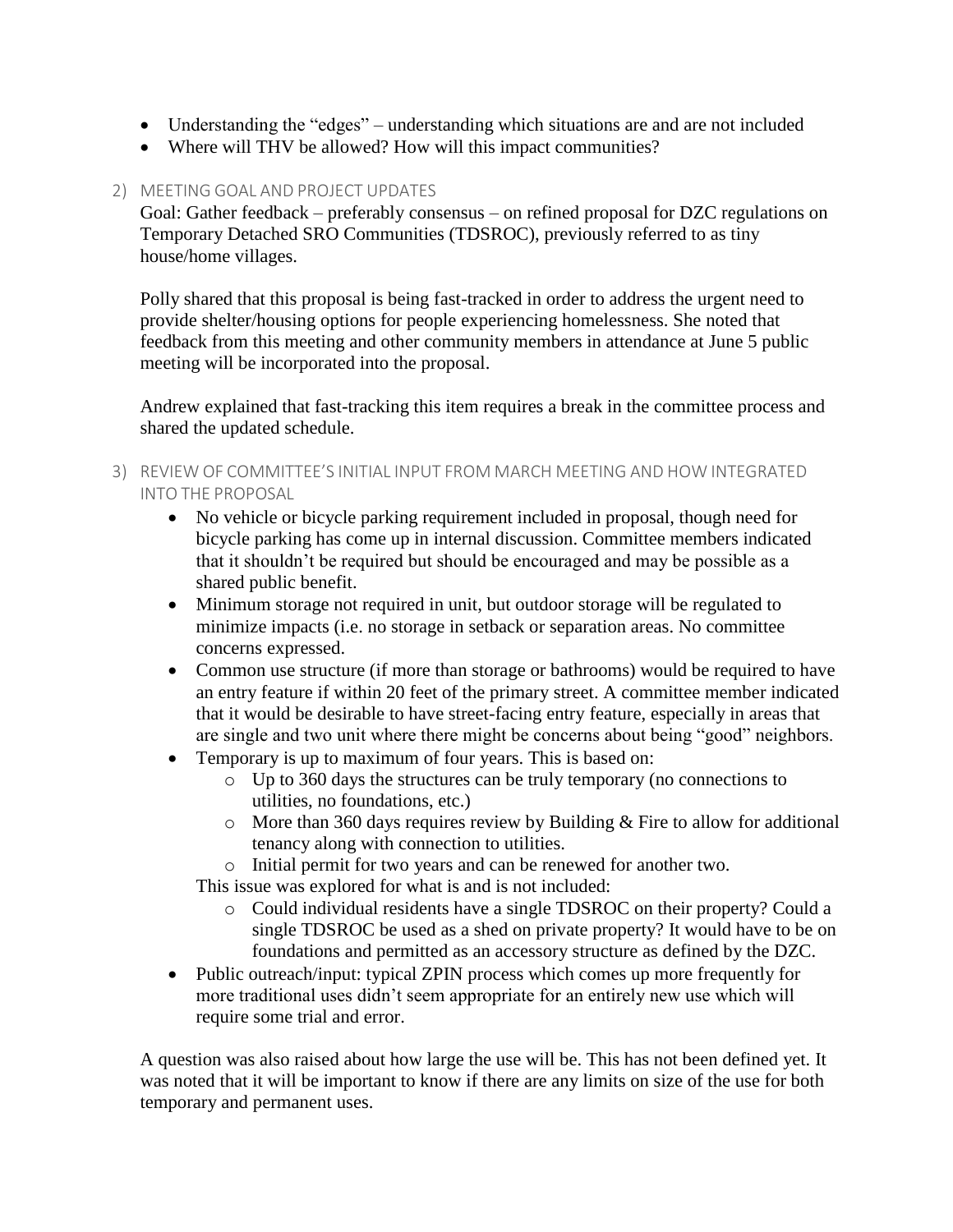### 4) UPDATED PROPOSAL DETAILS – SECTION BY SECTION REVIEW

- a) Use Definition changes recommended without disagreement:
	- The group explored whether or not the common building needed to be temporary and if certain facilities that are not temporary/relocatable (i.e. churches, homes, etc.) would be excluded. Staff will explore effects of calling it relocatable or simply removing the modifier instead. This definition is intended to provide a "break" for the structure rather than specifying that the common building must be temporary.
	- It was suggested without disagreement that "multiple" should be changed to "more than one".
	- The group explored removing the final sentence of the definition that describes "previously homeless persons". *What if someone wanted to create these for populations who weren't previously homeless but are seeking alternative housing for safety reasons (such as women currently in abusive homes), or for people who are imminently vulnerable to losing their existing housing?* Suggestions that the definition be expanded to include other at-risk populations in addition to people who are currently experiencing homelessness will be shared with CM Kniech. Through this and a later discussion when exploring whether or not this could be addressed in the operational plan, the group seemed to coalesce around the idea of incorporating a purpose and intent statement at the beginning
- b) Applicant Requirements changes recommended without disagreement:
	- No changes recommended, except potentially to regarding the non-profit requirement, which could be difficult to administer. Determination should be based on mission, goals, and statement of intent instead of profit status.
	- Tina also said that the income restriction is also difficult to administer/enforce.
- c) Operation Plan requirements changes recommended with some dissent:
	- The conversation continued about the intent and purpose of the operation. The group appeared to agree that this should be included in the DZC definition, as noted above, but two members had concerns about the population served. While some committee members agreed that the purpose is related to an emergency situation around people experiencing of imminently vulnerable to experiencing homelessness.
	- The operation plan should be consistent with the intended use, and it should be complete, thorough, consistent (criteria for review of all items listed), and amendments must be approved by the city.
	- The emergency contact component should be clarified to explain that it will be provided to the city and the public.
	- Clarify that it is not expected that the operator will provide transportation but that the operational plan should identify how resident transportation is expected.
- d) Zoning and Building Requirements changes recommended without disagreement:
	- The requirements should address short-term rentals in some way to prevent lodging use. This could include identifying that tenancy must be 30 days or more.
	- Some operators may want to have a staff person in residence on site, so this should be addressed. This should be addressed above in the operation plan.
	- Consider specifying if a bedroom can be included in the common structure. It was noted that this could be used for a staff person.